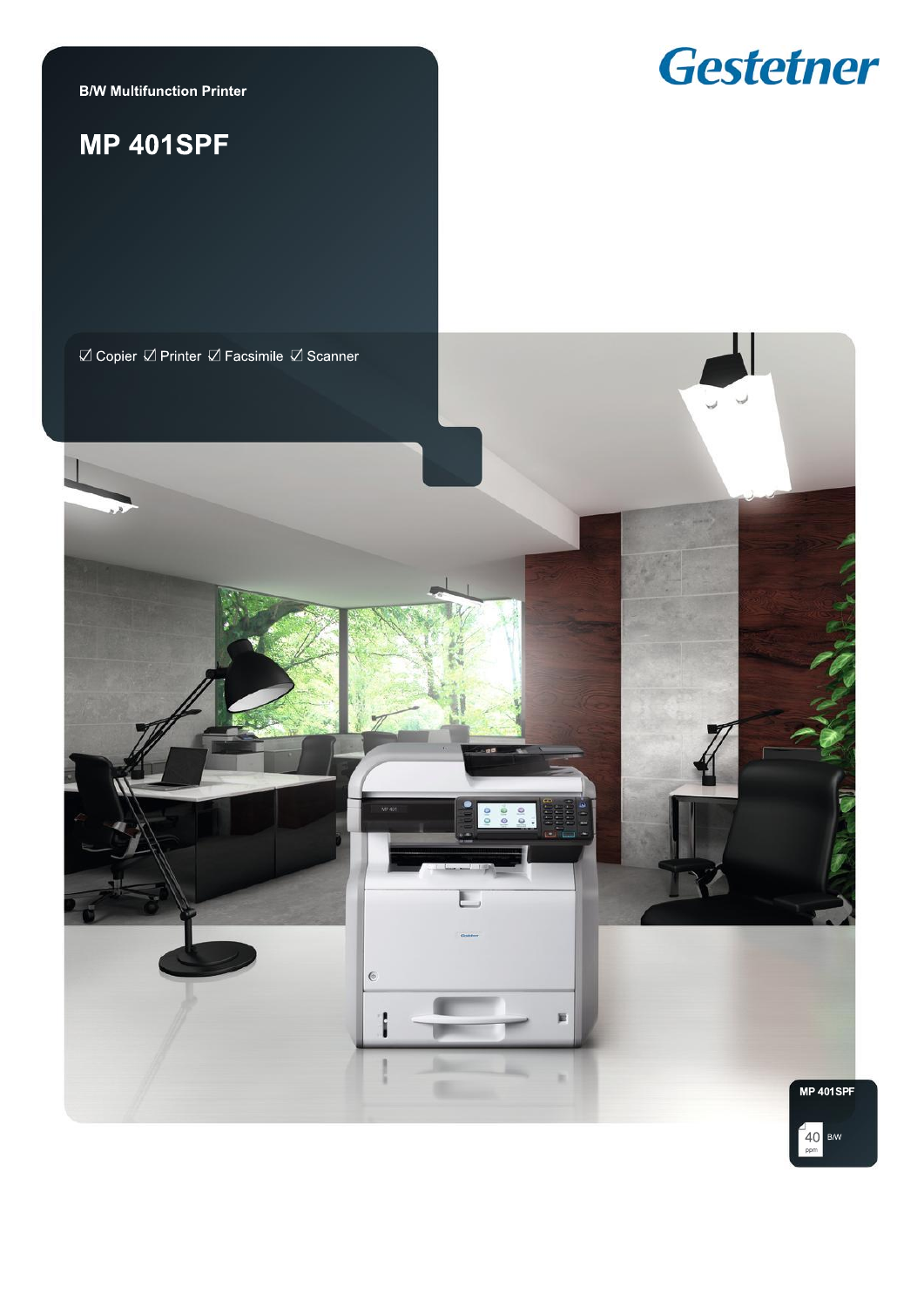# **Compact, powerful and amazing value**

The MP 401SPF is designed with small to medium sized workgroups in mind. Its high performance, compact and powerful features mean this A4 black and white MFP gives you the best cost per page value available in its class - and this is combined with superior energy efficiency too. You can print up to 40 black-and-white pages per minute from this multifunction device as well as copy, scan, and fax. In fact, you'll be amazed by how much you can do with this compact and affordable device.

- Perfect for a small/medium workgroup's complete workflow
- Save money with low Total Cost of Ownership
- Easy-to-use 4.3 inch colour touch panel
- Offers 1200 x 1200dpi at full speed
- Print direct from USB-stick

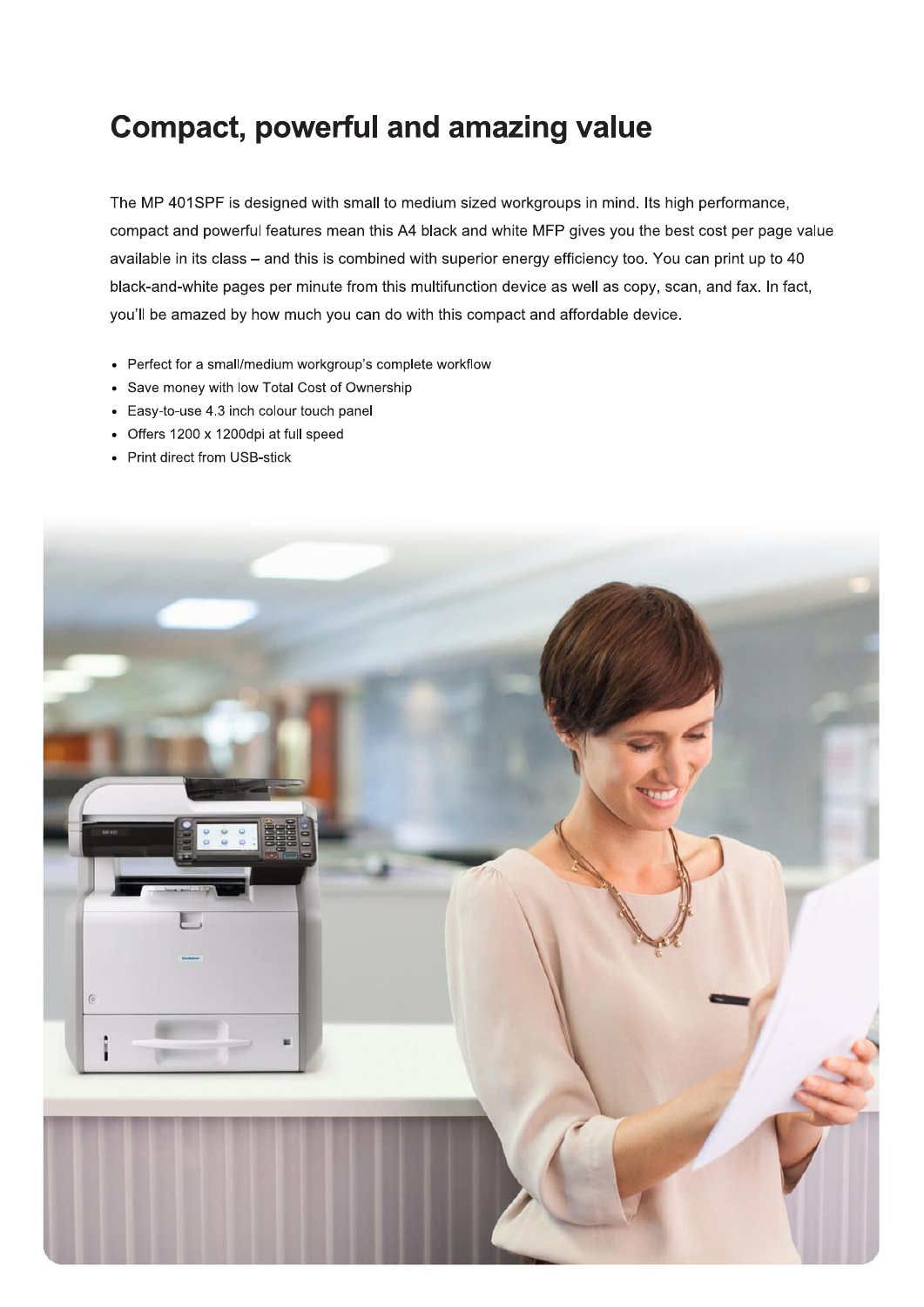# **Small footprint. Big output.**

# **Perfectly proportioned**

This capable and quiet device can handle a small to medium sized workgroup's complete workflow. while offering the smallest footprint in its range. So you can put it in a corner - or on a desk - of your office and the only thing you'll notice is its stunning capabilities.



## The highest quality output everytime

With 1200 x 1200 dpi at full speed, this MFP saves time without compromising on quality. And, you can even print direct from portable media: simply insert a USB memory stick or an SD card and print without a PC or a network connection. Or, use your smartphone or tablet to print without the need for additional software or drivers for fast output on the go.



## State-of-the-art

The icon based 4.3 inch touch panel offers easy operation, extended software capabilities and allows you to manage your documents via the cloud directly from the panel. Its software capabilities include integration with Streamline NX, Flexrelease NX, ELP, and our Smart Device Print & Scan mobile app.



### **Optimise workflow with Streamline NX**

For an enterprise solution, integrate Streamline NX, a powerful suite of scalable, integrated document management applications and tools, that can deliver a standardised intelligent solution in every office, globally. The combination of our hardware and software can help you realise operational cost savings of up to 40% whilst also supporting security, compliance and sustainability objectives.